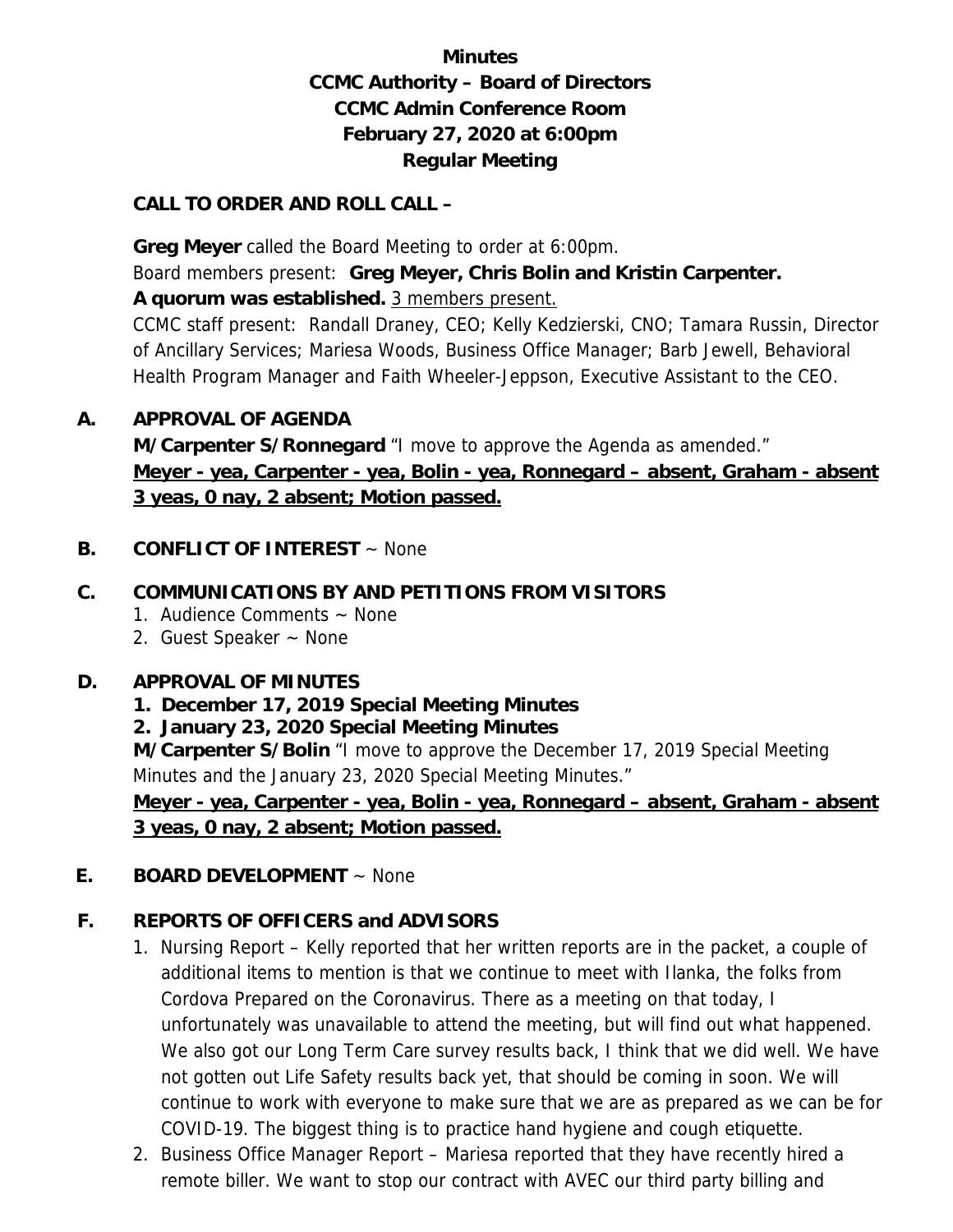coding company, they are just not up to par. Randall has reached out to them to see if we can get out of the contract early, we're waiting to hear back from them on that. The plan is to bring back Coding Concepts and their staff.

- 3. Board Chair report Greg reported that he had met with Helen and Bert and that talks are moving along. We will meet again on March 7th, 2020.
- 4. CEO/CFO Report Randall reported that his written report is in the packet, additional items to mention is that Lee Bennett was here, he'll be coming back in March for a few weeks. The Auditors will be here the week of April 20<sup>th</sup>. Our elevator will be down for about a month, originally we thought it was going to be about 17K to fix it but our elevator is 30 years old and the parts are obsolete. We're working with Otis to see what we can do, I'll bring you more information on that when we have it. We're looking for a second Physical Therapist, Angela is staying consistently busy. We could benefit from having a traveler come in to provide additional services.
- 6. Ancillary Services Report Tamara reported that her written report is in the packet, additional items to mention are that we've switched to Alaska Imaging from vRAD, I think that we will get a more consistent service at a better cost to the hospital.

### **G. CORRESPONDENCE** ~ None

## **H. DISCUSSION ITEMS**

1. 2020 CMS Surveys – Long Term Care & Life Safety

Discussion on the surveys was had during the Nursing Report.

### **I. ACTION ITEMS**

# **1. ADM 802 – Board Interaction with Staff**

**M/Carpenter S/Bolin** "I move that the CCMC Authority Board of Directors draft and approve a Board Communications policy with no restrictions regarding communications between staff and the Board, and archive the current ADM 802 Board Interactions with Staff policy."

## **Meyer - yea, Carpenter - yea, Bolin - yea, Ronnegard – absent, Graham - absent 3 yeas, 0 nay, 2 absent; Motion passed.**

The Board had an open discussion on how and why the current policy came to be. They discussed whether having a policy at this point during the collaboration process would be a moot point. In further conversation it was brought up that some employees may feel more comfortable speaking with one Board member compared to another. Being restricted to speak only to one member may hamper employees from coming to talk to the Board at all.

Randall expressed that as the CEO he does not have a problem with there not being a policy, as long as everyone understands that there is a chain of command and that they follow it.

**The Board asked that this be brought back to the April Meeting as an Agenda Item.**